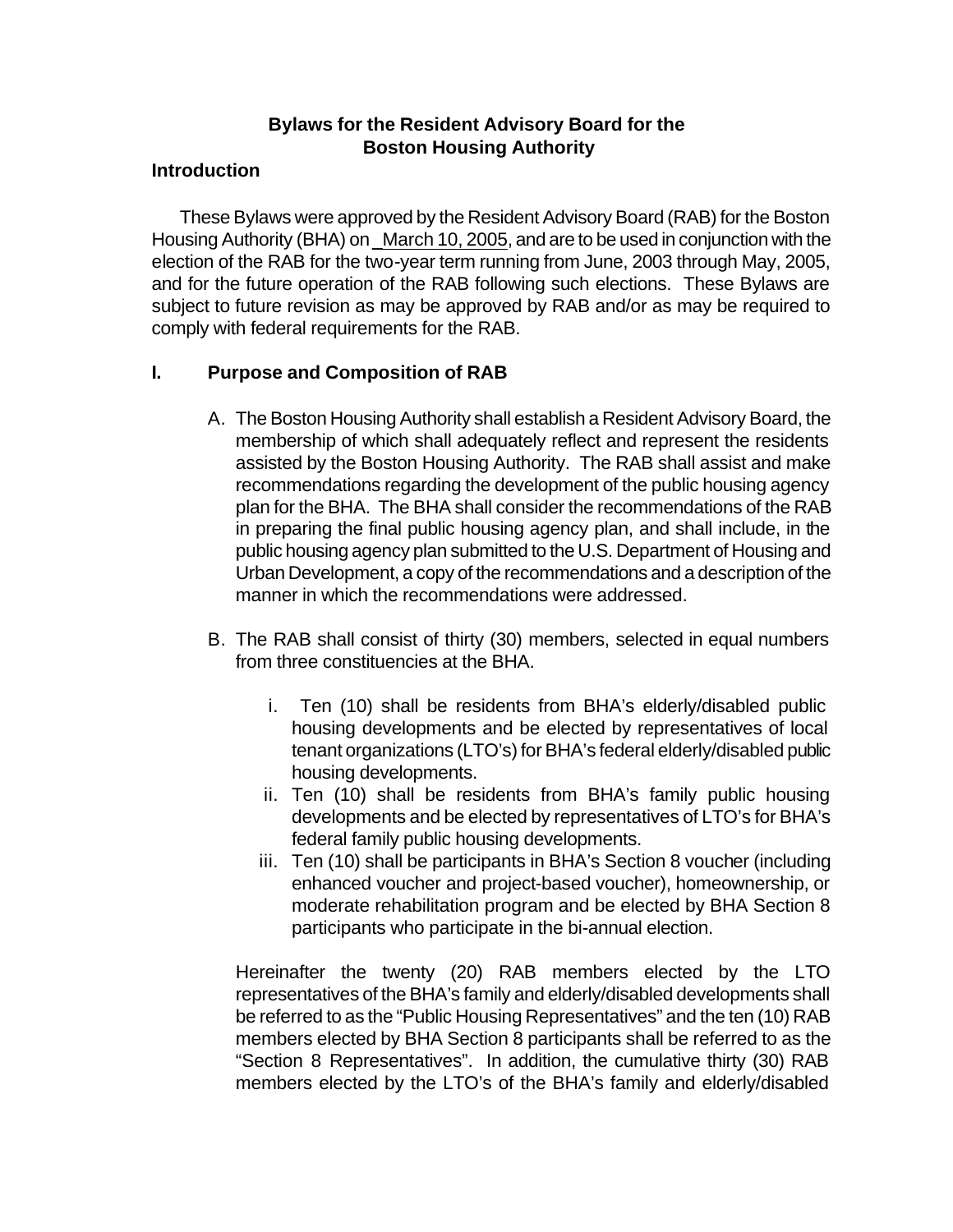> developments and BHA Section 8 participants shall be referred to as the "RAB Representatives" or "RAB Members".

> Hereinafter BHA family public housing residents, BHA elderly/disabled residents, and BHA Section 8 participants shall be referred to as the "three (3) constituencies".

- C. There shall be no more than fifteen (15) Alternates ("Alternates") selected from three constituencies at the BHA detailed in Section I.B. There may be less than fifteen (15) Alternates, but no more than five (5) Alternates shall be residents from any of (1) BHA's elderly/disabled public housing developments, (2) BHA's family public housing developments, (3) BHA's Section 8 voucher (including enhanced voucher), homeownership, or moderate rehabilitation program.
- D. It is the policy of the RAB to comply fully with existing Federal and State laws protecting the individual rights of applicants, residents, or staff and any laws subsequently enacted. The RAB shall not operate in any manner that will discriminate against an individual on the basis of race, color, sex, sexual orientation, religion, age, handicap, disability, national origin, ethnicity, familial status, or marital status.
- E. Elections for the RAB shall occur prior to June 1, 2006, and thereafter prior to June 1 of even-numbered years. There shall be two separate election meetings—one for Public Housing Representatives, and one for Section 8 Representatives. Those eligible public housing residents authorized by their Development's Local Tenant Organization, and Section 8 participants in attendance at the respective election meetings shall determine how the elections shall be conducted, subject to the general rules set forth below. Election meetings shall be scheduled in an accessible location and at a time intended to maximize participation.

## **II. Selection of Public Housing Representatives:**

A. For the election of Public Housing Representatives, the elections shall be supervised by representatives of Greater Boston Legal Services (GBLS), Mass. Senior Action Council (MSAC), and the Committee for Boston Public Housing (CBPH), with assistance from the BHA. Notice shall be sent by GBLS, CBPH, and MSAC to all BHA LTOs not less than 30 days in advance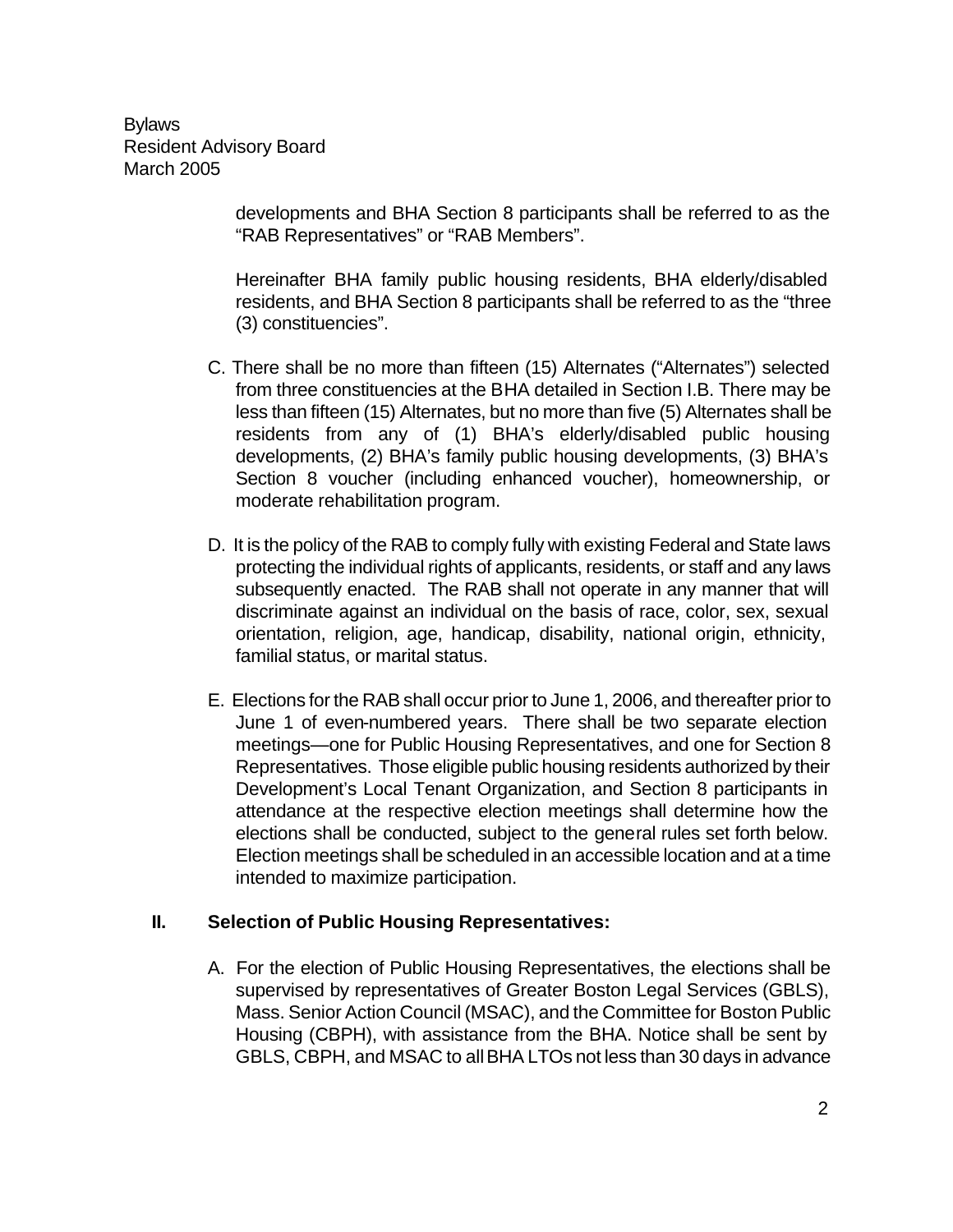of the election date, and shall be directed to all LTO officers listed with the BHA. The notice shall advise each LTO to send up to two representatives to the election, with authority to nominate and elect representatives to the RAB. Each LTO's representatives will be required to present documentation at the election similar to Attachment A that they have been duly authorized by their LTO to act on its behalf in the election. Only authorized LTO representatives may nominate and elect residents to serve as RAB Members. There shall be no election by proxy (i.e., by LTO representatives not in attendance at the meeting). The LTO representatives must be present at the election to vote.

- B. Family LTO representatives shall nominate family residents to serve as RAB Members. Elderly/Disabled LTO representatives shall nominate elderly/disabled residents to serve as RAB Members. Each nominee will be given the opportunity to present why they should be elected as a RAB Member. The nominees need not be LTO members nor do they have to be nominated by the LTO representatives from their development. The names of the nominees shall be read and each authorized LTO representative will be given the opportunity to vote for that nominee for their respective constituencies (family LTO representatives vote for family RAB representatives; elderly/disabled LTO representatives vote for elderly/disabled RAB Representatives. The LTO representatives can only cast 10 ballots each, and there can be no more than two LTO representatives whose votes are counted from each development. Each LTO representative can only cast one ballot per individual. The number of votes received for each nominee should be written down and visible for all at the meeting to see. The ten (10) people with the most votes that reside in family public housing shall become RAB Representatives for the family developments. The ten (10) people with the most votes that reside in elderly/disabled public housing shall become RAB Representatives for the elderly/disabled developments.
- C. If there are two or more RAB nominees with an equal number of votes those nominees with an equal number of votes shall decide between them which position each will fill. In the event this is not possible (because the representatives are not present or because of dispute) those eligible to participate in the election shall decide this by majority vote.
- D. The nominees who receive the 11<sup>th</sup> through 15<sup>th</sup> most votes that live in family public housing shall become RAB Alternates for the family developments.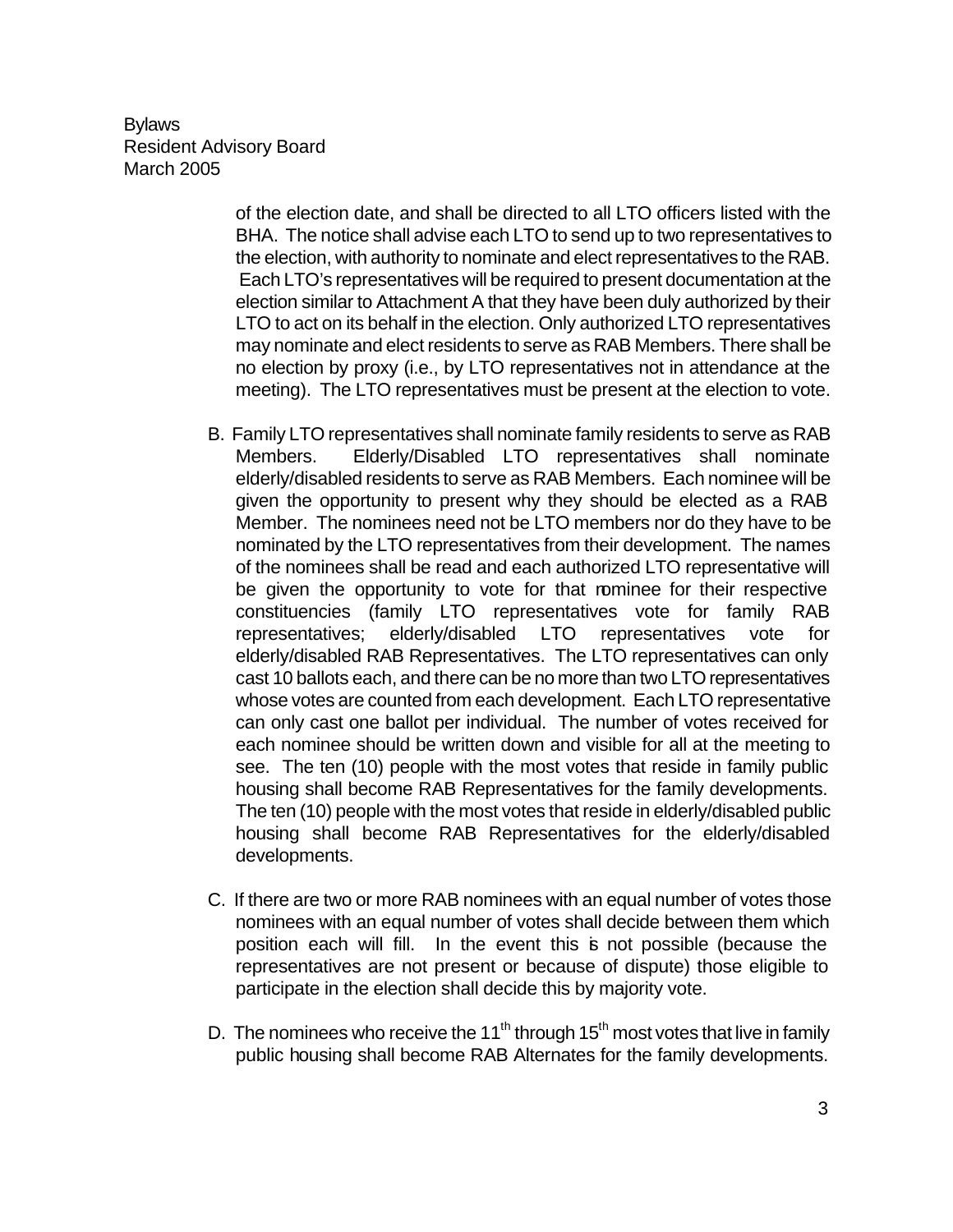The nominees who receive the  $11<sup>th</sup>$  through  $15<sup>th</sup>$  most votes that live in elderly/disabled public housing shall become RAB Alternates for the elderly/disabled developments. The order of most votes received from 11<sup>th</sup> through  $15<sup>th</sup>$  will determine their position among alternates. The nominee who finishes the voting with the  $11<sup>th</sup>$  most votes will become the First Alternate, 12<sup>th</sup> most will become Second Alternate and so on to the nominee with 15<sup>th</sup> most votes will become the Fifth Alternate. The order of alternates described above shall only be used to determine which alternate should become a RAB Representative if a RAB Representative should for any reason be unable to complete their term or is removed from the RAB Board.

- E. No individual public housing development may have more than one Representative elected to the RAB, unless there are less than ten nominees, in which case a second individual may be elected to the RAB from a development so that the ten slots are filled. However, an individual may serve as an Alternate if there is already an elected RAB Representative elected from that same development. To carry out this provision, the individual from a development with the most votes will be the RAB representative, and if there is a second individual from the development with less votes, that person will automatically be an Alternate, even if that individual was among those receiving the  $2^{nd}$  through 10<sup>th</sup> most votes, and the top vote getter among the persons who would otherwise be Alternates will be the Representative. For cases where second individuals were nominated because there was initially an insufficient number of nominees to fill the 10 slots, and more than one development submitted a second nominee, Representative and Alternate slots will be assigned in order of vote total to those second nominees after all of the Representative slots for developments with one nominee have been filled.
- F. It is possible to elect Representatives to the RAB who are not present at the election meeting, and/or from developments that do not attend the election meeting. However, any person proposing a nomination must provide evidence that the individual proposed is willing to serve on the RAB and to carry out the responsibilities of a RAB Representative detailed in Section V of these Bylaws, by bringing a written and signed statement from the individual similar to Attachment B.

## **III. Election of Section 8 Representatives**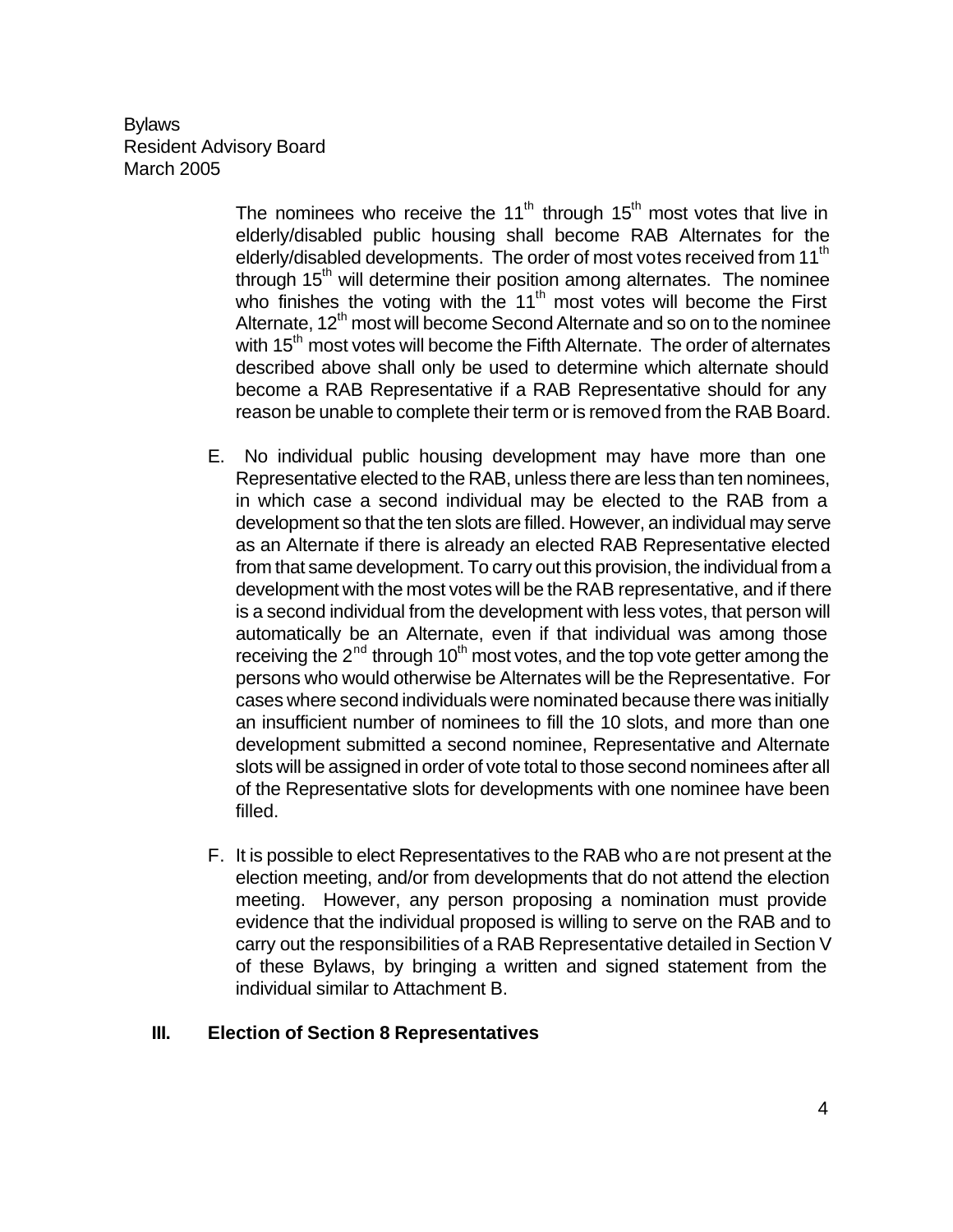- A. For the election of the Section 8 Representatives, the elections shall be supervised by BHA in conjunction with GBLS. Notice shall be sent by the BHA liaison to all BHA Section 8 participants not less than thirty (30) days in advance of the election meeting. The notice will advise Section 8 participants that those attending the election meeting are to nominate interested Section 8 participants and elect ten (10) Section 8 Representatives. There shall be no voting by proxy (i.e., by persons not in attendance at the election meeting). BHA shall verify that the persons participating in the election are in fact BHA Section 8 participants.
- B. Section 8 participants shall nominate Section 8 participants to serve as RAB Members. Each nominee will be given the opportunity to present why they should be elected as a RAB Member. The names of the nominees shall be read and each BHA administered Section 8 participant will be given the opportunity to vote for that nominee. Each Section 8 participant can only cast 10 ballots each. Each Section 8 participant can only cast one ballot per individual. The number of votes received for each nominee should be written down and visible for all at the meeting to see. The ten (10) people with the most votes shall become RAB Representatives for the Section 8 program.
- C. If there are two or more RAB nominees with an equal number of votes those nominees with an equal number of votes shall decide between them which position each will fill. In the event this is not possible (because the representatives are not present or because of dispute) those eligible to participate in the election shall decide this by majority vote.
- D. The nominees who receive the  $11<sup>th</sup>$  through  $15<sup>th</sup>$  most votes shall become RAB Alternates for the BHA Section 8 participants. The order of most votes received from  $11<sup>th</sup>$  through  $15<sup>th</sup>$  will determine their position among Alternates. The nominee who finishes the voting with the 11<sup>th</sup> most votes will become the First Alternate, 12<sup>th</sup> most will become Second Alternate and so on to the nominee with 15<sup>th</sup> most votes will become the Fifth Alternate. The order of Alternates described above shall only be used to determine which Alternate should become a RAB Representative if a RAB Representative should for any reason be unable to complete their term or is removed from the RAB Board.
- E. No individual multi-family housing development with Section 8 assistance under the enhanced voucher, the project-based voucher program,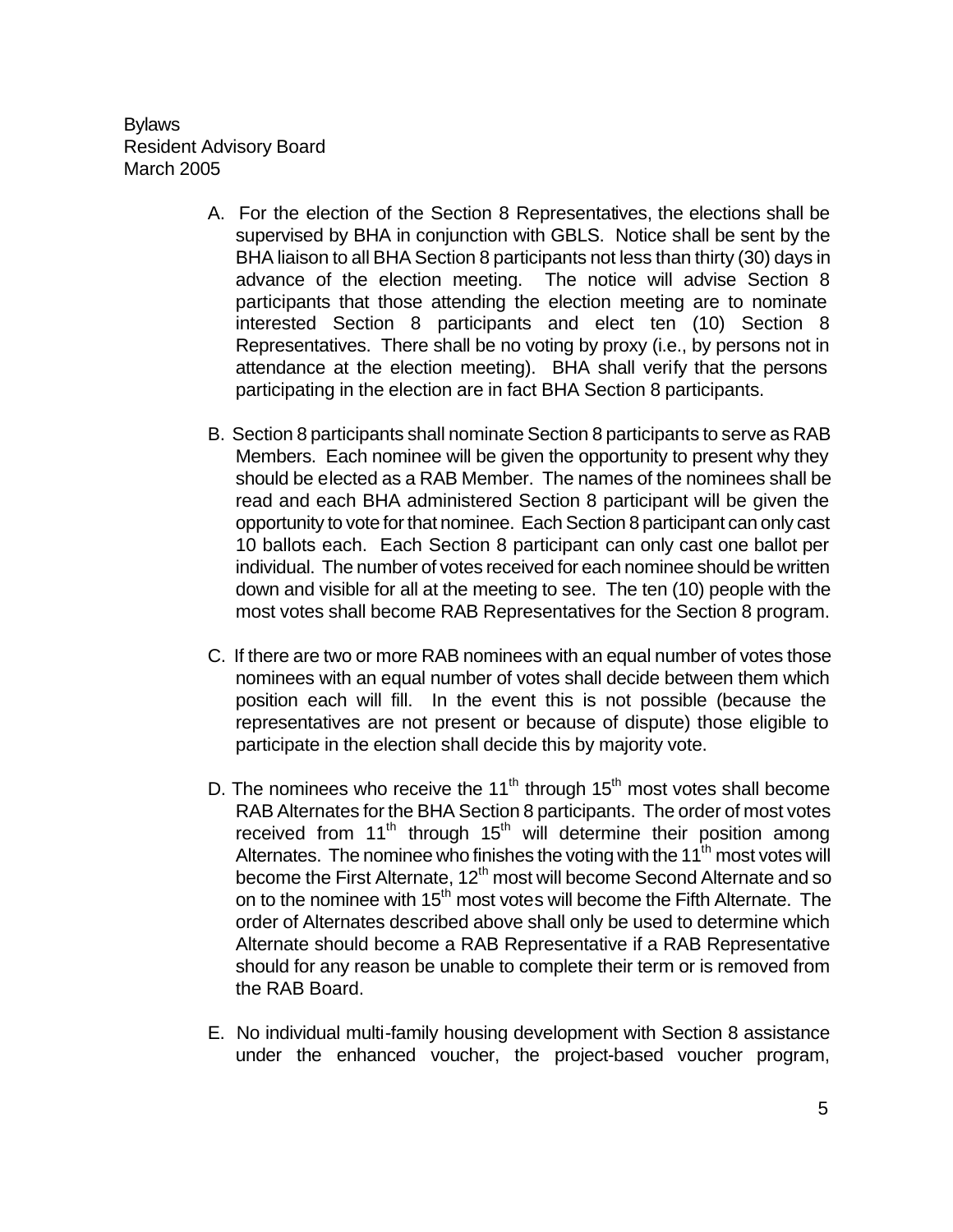> homeownership program, or the Section 8 moderate rehabilitation program shall have more than one regular Representative elected to the RAB, unless there are less than ten nominees, in which case a second individual may be elected to the RAB from a multi-family development so that the ten slots are filled. However, an individual may serve as an alternate if there is already an elected Representative elected from that same development. To carry out this provision, the individual from a development with the most votes will be the RAB representative, and if there is a second individual from the development with less votes, that individual will automatically be an Alternate, even if that individual was among those receiving the  $2<sup>nd</sup>$  through 10<sup>th</sup> most votes, and the top vote getter among the persons who would otherwise be Alternative will be a Representative. For cases where second individuals were nominated because there was initially an insufficient number of nominees to fill the 10 slots, and more than one development submitted a second nominee, Representative and Alternate slots will be assigned in order of vote total to those second nominees after all of the Representative slots for persons not from multi-family housing developments with Section 8 assistance.

F. It is possible to elect Representatives to the RAB who are not present at the election meeting. However, any person proposing a nomination must provide evidence that the individual proposed is willing to serve on the RAB and to carry out the responsibilities of a RAB Representative, as detailed in Section V. of these Bylaws, by bringing a written and signed statement from the individual similar to Attachment B.

## **IV. Alternates**

Those participating in the election meeting are free to elect up to five Alternates from each of the three constituencies if they choose as detailed in Section 1.C of these Bylaws. Alternates are encouraged to attend RAB meetings and to participate in RAB discussions and committees. Alternates shall also be free to vote if the full number of regular RAB representatives from their constituency (i.e., family public housing, elderly/disabled public housing, or Section 8 participant) are not in attendance at the RAB meeting. In the event that more alternates are in attendance than the number of temporary vacancies from a particular constituency, the regular RAB Representatives from that constituency shall either elect which alternates may vote, or may allow alternates to vote up to a maximum of ten (10) for any of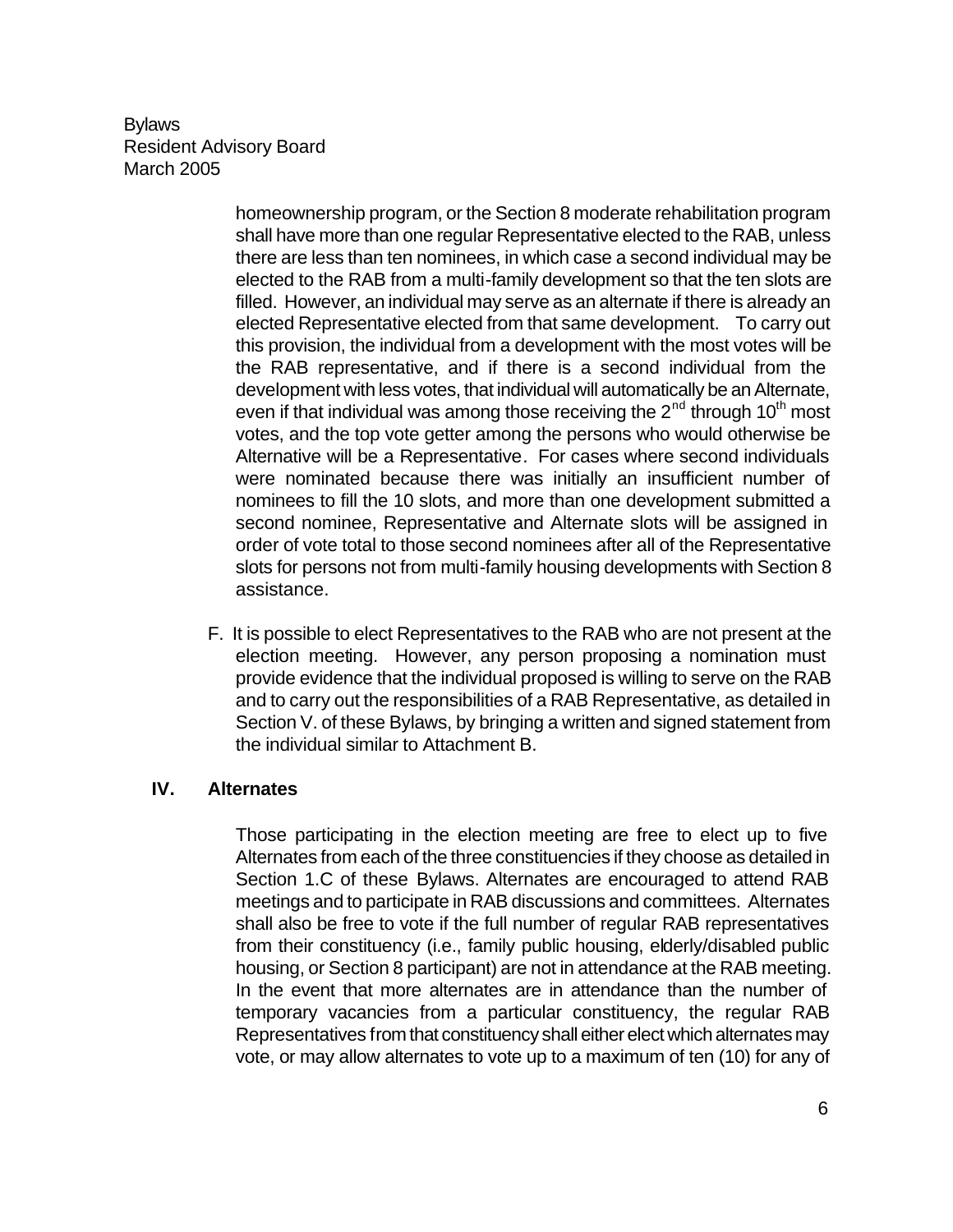> the three (3) constituencies. At no time shall there be more than ten (10) votes for a given constituency.

## **V. General Selection Principles; Eligibility Criteria**

- A. Elected RAB Representatives and voting Alternates, if any, serve as Representatives for all BHA federal public housing and Section 8 programs, and not just their own development/program. In addition, those participating in the election meetings shall recognize that the RAB Representatives should be from a broad cross-section, representing the diversity of groups in public housing (race, ethnicity, gender, disability, etc.) and spread geographically. In addition, in order to be elected to the RAB or serve as an Alternate, and to be eligible to continue to serve on the RAB, each Representative and Alternate must meet the following eligibility criteria:
	- a. Be willing to participate in training and orientation as a RAB Representative/Alternate.
	- b. Agree to abide by these Bylaws.
	- c. Be willing to attend regular RAB meetings. The RAB ordinarily meets on a monthly basis, but from time to time may meet more frequently. Representatives who fail to attend three or more RAB meetings without notice to the RAB co-chairs or BHA liaison with "good cause" for non-attendance may be removed from the RAB by a majority vote of the RAB provided there is a quorum as described in Section VIII., and may be ineligible for future election to the RAB. (Alternates are not required to attend all RAB meetings except as necessary to fill in for Representatives who are absent. However, if an Alternate has become a Representative due to the removal of a Representative, the Alternate must comply with attendance requirements.)
	- d. Be willing to work collaboratively with other RAB Representatives and Alternates and the BHA in reviewing and commenting on BHA policies, procedures, and decisions that are part of the Public Housing Agency (PHA) Plan and any amendments to the Plan.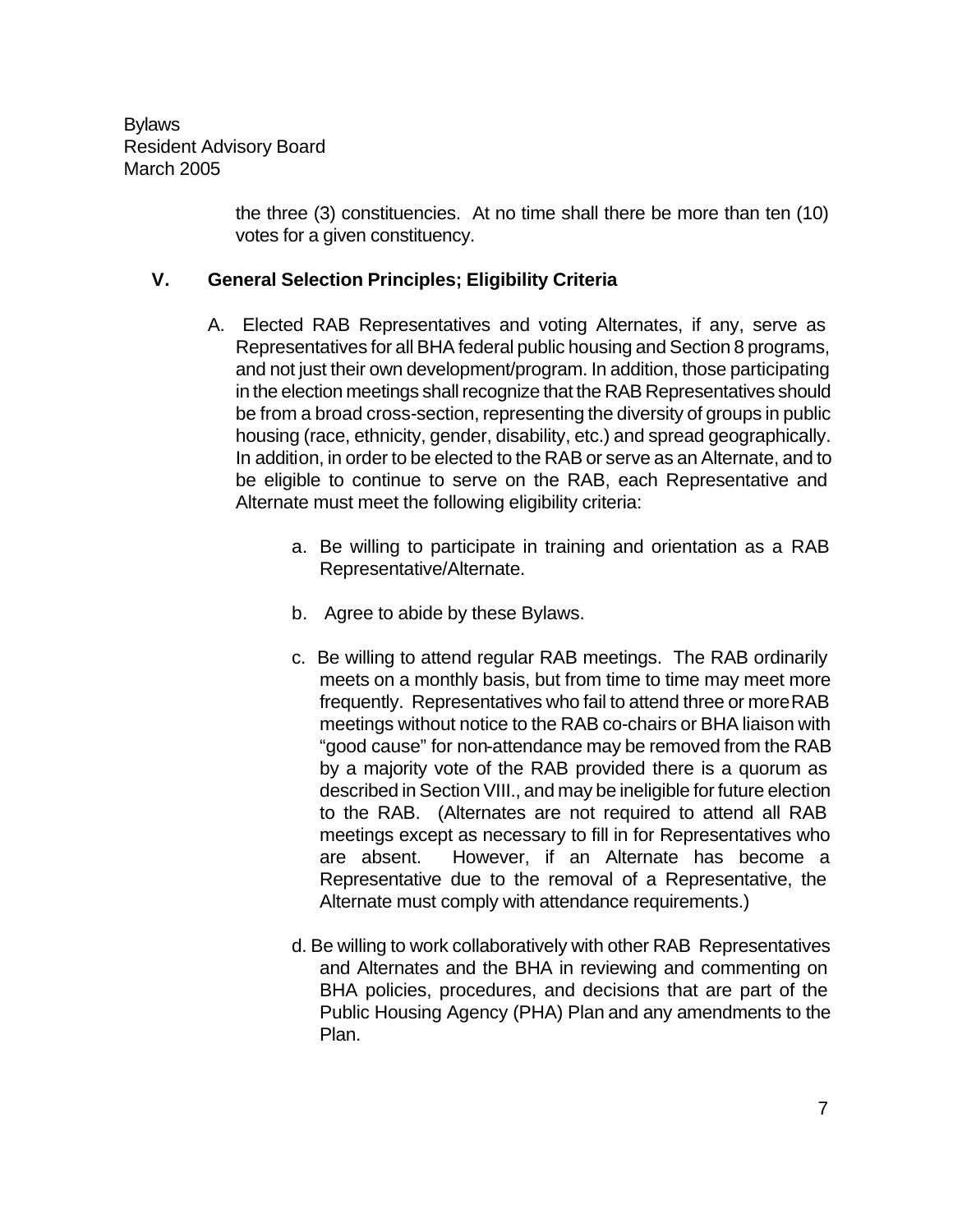- e. Be willing to be an active participant in a RAB committee.
- f. Be either a Boston Housing Authority public housing resident or BHA Section 8 participant.
- g. Not serve as a RAB Representative or Alternate while employed by the BHA or by a private management company managing housing for the BHA, due to the potential for conflict. In addition, any potential for conflict of interest due to a personal or business relationship with other individuals employed by the BHA or private companies managing housing for the BHA should be disclosed during the election process.
- h. Be willing to share contact information including name, address, telephone number and (as applicable) e-mail address with all RAB Representatives and Alternates, as well as the BHA liaison and contact persons at GBLS, CBPH, and MSAC. This contact information shall not be utilized for any purposes other than official RAB business.

Except as provided below, Public Housing Representatives who move out of BHA public housing shall no longer be eligible to participate in the RAB. RAB Section 8 Representatives who have temporarily relocated and/or are no longer under a Section 8 HAP contract may still be eligible to remain on the RAB so long as they are still eligible to participate in the BHA Section 8 program and subsequently lease up a unit with a BHA administered subsidy within 6 months. RAB Representatives who have transferred from one program to another but are still under BHA auspices (for example, a public housing tenant transferring to a Section 8 unit, or vice-versa) remain eligible and shall continue to represent the constituency for which they were elected until the end of the term.

Elected RAB Representatives and Alternates, if any, who become employed by the BHA or by a private management company managing housing for the BHA, shall immediately no longer be eligible to participate in the RAB and their vacancy shall be filled in accordance with Section V of these Bylaws.

B. Elected RAB Representatives shall have the right to participate in the RAB and its committees. Voting rights will be vested in all elected RAB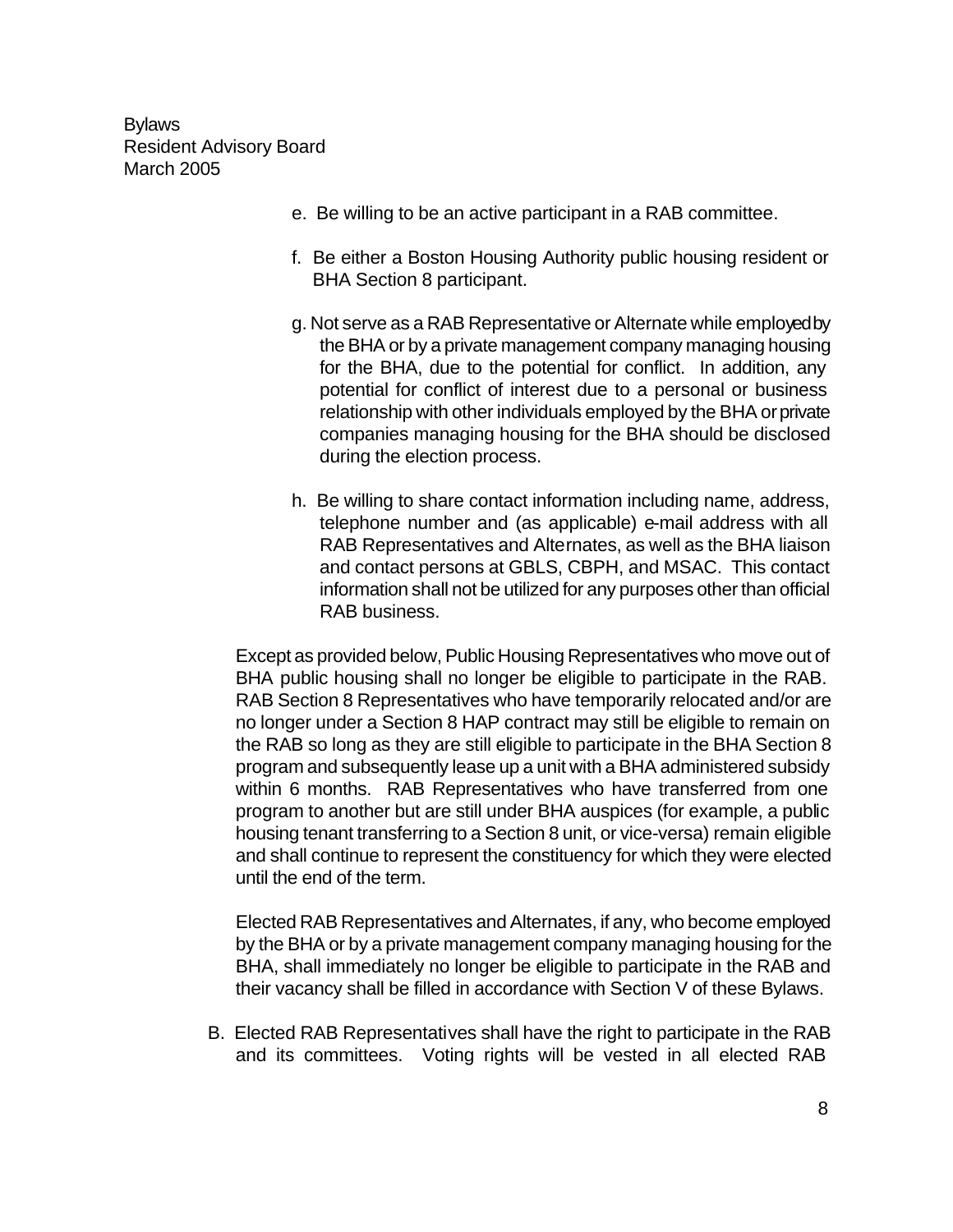> Representatives. Voting rights can only be exercised by RAB Representatives present at a RAB meeting, or by an Alternate(s) in the instance where there are less than ten (10) RAB Representatives for one of the three constituencies and then only up to a maximum of ten (10); there shall be no voting by proxy. Each RAB Representative (or voting Alternate) shall have one vote.

# **VI. Officers for the RAB**

A first meeting of the RAB shall be scheduled for the month after the election, based on a schedule established jointly by the BHA and the prior RAB. At this meeting, a schedule shall be established for future RAB meetings and for orientation/training of RAB Representatives and Alternates (with participation by BHA, GBLS, MSAC, and CBPH). The following Officers shall also be elected by the RAB Representatives:

# **A. Co-Chairs**

Three co-chairs shall be elected by the RAB Representatives of each of the constituencies, one from the elderly/disabled public housing RAB Representatives, one from the family public housing RAB Representatives, and one from the Section 8 Representatives. These co-chairs will rotate in chairing each of the RAB meetings. If in a particular month the designated co-chair cannot chair, s/he shall contact the other co-chairs to make arrangements, and shall make up coverage in the future.

## **B. Treasurer**

A treasurer shall be elected who will be responsible for any financial affairs managed by the RAB. The treasurer shall consult regularly with the BHA liaison regarding RAB-related expenditures, and the treasurer from time to time shall report on these matters to the RAB as a whole.

# **C. Secretary/Clerk**

A secretary/clerk shall be elected who will be responsible for keeping track of RAB records, information, and correspondence. The secretary/clerk shall consult regularly with the BHA liaison regarding RAB attendance and other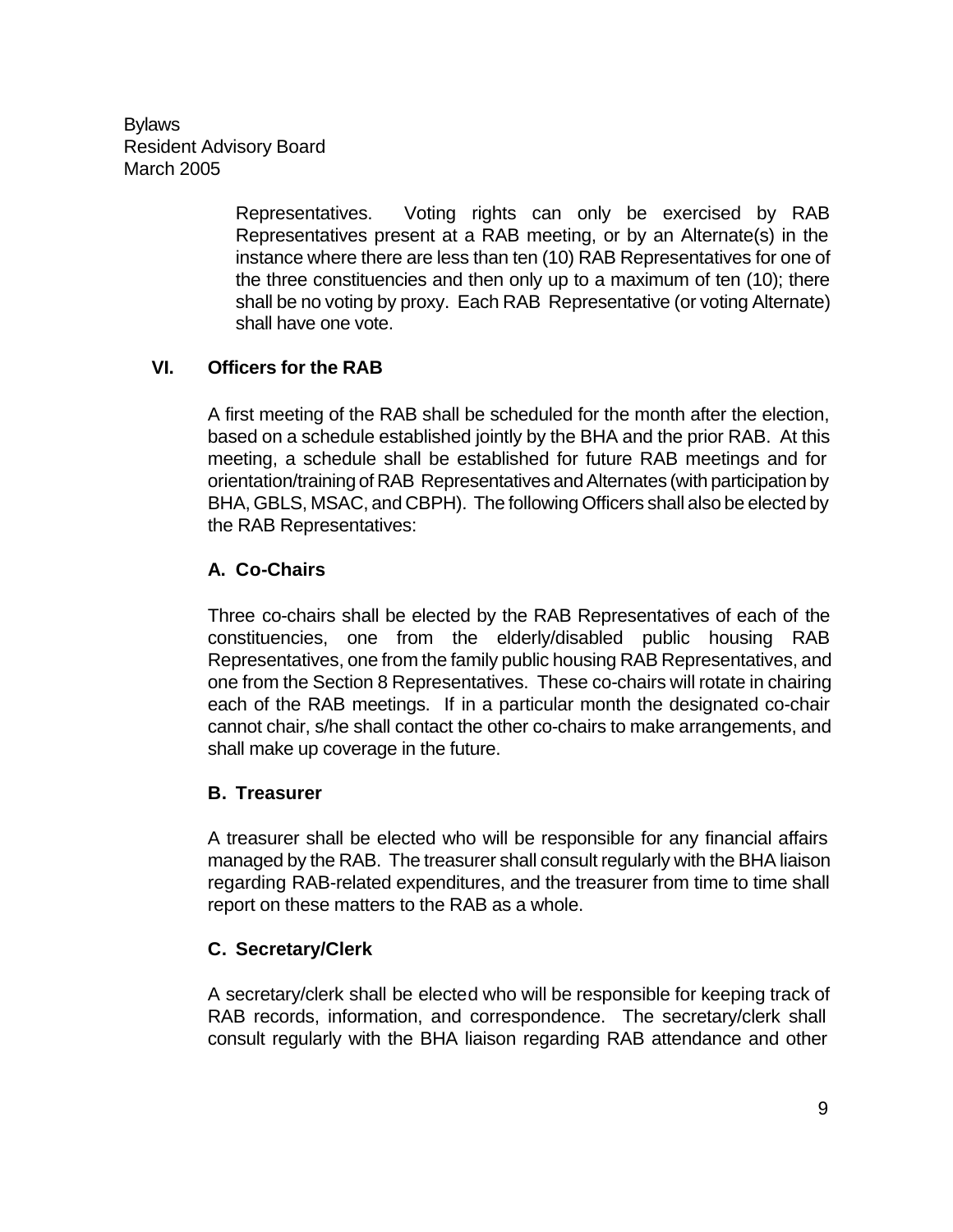> matters, and the secretary/clerk from time to time shall report on these matters to the RAB as a whole.

## **D. Term of Office; Filling Vacancies**

Officers shall serve for the full term of the RAB (i.e., two years). Should a person elected as an Officer find that s/he is unable to continue to serve as an officer, notice of this shall be given to the BHA Liaison and the RAB, and the RAB shall promptly elect a new officer for the balance of the term. RAB Representatives who step down from or are disqualified from the RAB (see Section IX, below) shall automatically lose any officer position. However, individuals who step down or are disqualified as Officers shall continue to be eligible to serve on the RAB so long as they were not disqualified from the RAB and meet the eligibility criteria established for the RAB.

## **VII. Committees**

There shall be three standing committees for the RAB: Budget & Finance (covering issues both of the RAB's own finances and BHA's operating and capital budget and expenditures); Policies & Procedures (covering both policies & procedures that are part of the PHA Plan process and the RAB's own procedures); and External Affairs (concerning public safety, outreach, and interaction with the broader community)(the "Standing Committees"). Each Standing Committee shall have no less than six (6) or more than sixteen (16) members, including Alternates, if any. (Alternates shall be free to participate in Standing Committees even if there are no vacancies in RAB Representative positions.)

Additional ad hoc (short-term) committees may be established by vote of the RAB, along with the duties of such committee(s), and the expected term. Each RAB Representative shall serve on one Standing Committee, and each committee shall elect a chair; a RAB Representative or Alternate may serve on an ad hoc committee in addition to serving on a Standing Committee. Alternates may vote on committees in the case of a temporary absence of RAB Members to fulfill a committee quorum. RAB Representatives that are also committee members shall determine which Alternates shall fulfill the committee quorum.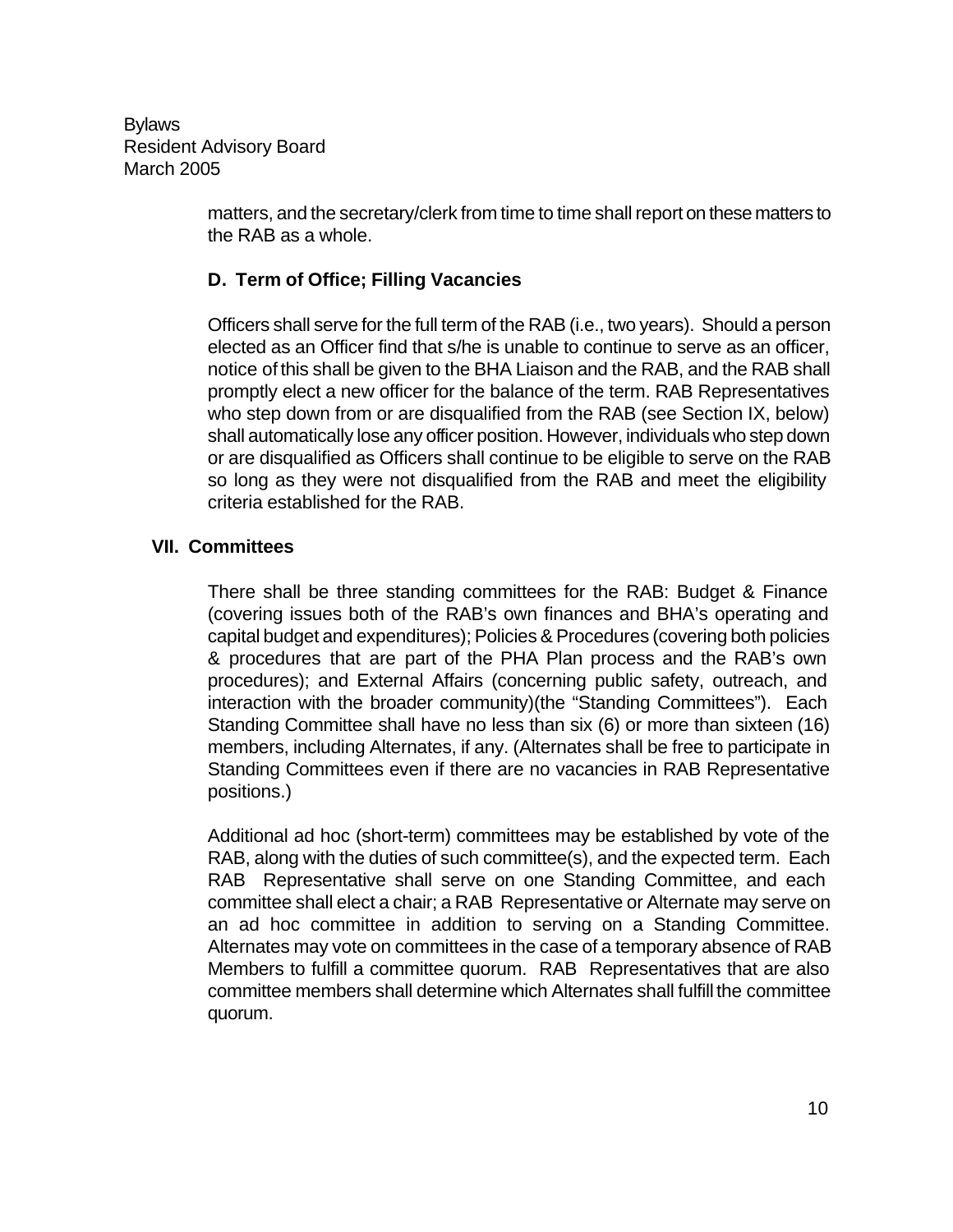> Committees shall report regularly back to the RAB as a whole on their work. Committee meetings shall be scheduled in a manner so as not to conflict with the work of other committees or the RAB as a whole. Committees shall compile minutes of any meetings and provide them to the BHA Liaison, who shall arrange for them to be distributed to all RAB Representatives and Alternates, as well as to GBLS, CBPH, and MSAC; such minutes shall be subject to revision by a majority of the committee members.

## **VIII. Meetings; Quorum; Conflict of Interest**

All RAB meetings and all committee meetings shall be open to attendance by all BHA public housing residents and Section 8 participants, and to staff of BHA, GBLS, CBPH, and MSAC unless the RAB determines otherwise consistent with applicable law. It is anticipated that from time to time the RAB may wish to establish a "RAB only" meeting (or portion of a meeting) excluding BHA staff so that it may discuss positions related to the PHA Plan or for other RAB-related business; the RAB shall decide whether certain non-RAB members may attend such meetings to aid the RAB in its work. Such meetings shall, in any event, be open to Alternates.

Written notice of all regular RAB meetings will be given by BHA to all RAB Representatives and Alternates, as well as to Local Tenant Organizations (LTOs), GBLS, CBPH, and MSAC, at least seven (7) days in advance. Regular RAB meetings shall be at the BHA's main office at 52 Chauncy Street. The designated co-chair for each meeting and the BHA liaison shall consult in advance of issuing this notice as to the matters to be placed on the agenda; cochairs shall also consult with each other regarding the agenda in order that there is continuity between meetings. Any RAB Representative or Alternate can request that the co-chair or liaison place an item on the agenda for discussion. Additional items may be added to the agenda for a meeting with the consent of the RAB. Minutes of RAB meetings shall be prepared by the BHA Liaison and provided to all RAB Representatives and Alternates, as well as to GBLS, CBPH, and MSAC; the RAB shall be free to revise such minutes.

The RAB may, by a vote at a regular RAB meeting, arrange for special meetings outside of the schedule worked out with BHA, or at locations other than at the BHA. However, the RAB must insure that advance written notice of at least seven (7) days is provided for such meetings to all RAB Representatives and Alternates, as well as to LTOs, GBLS, CBPH, and MSAC, and that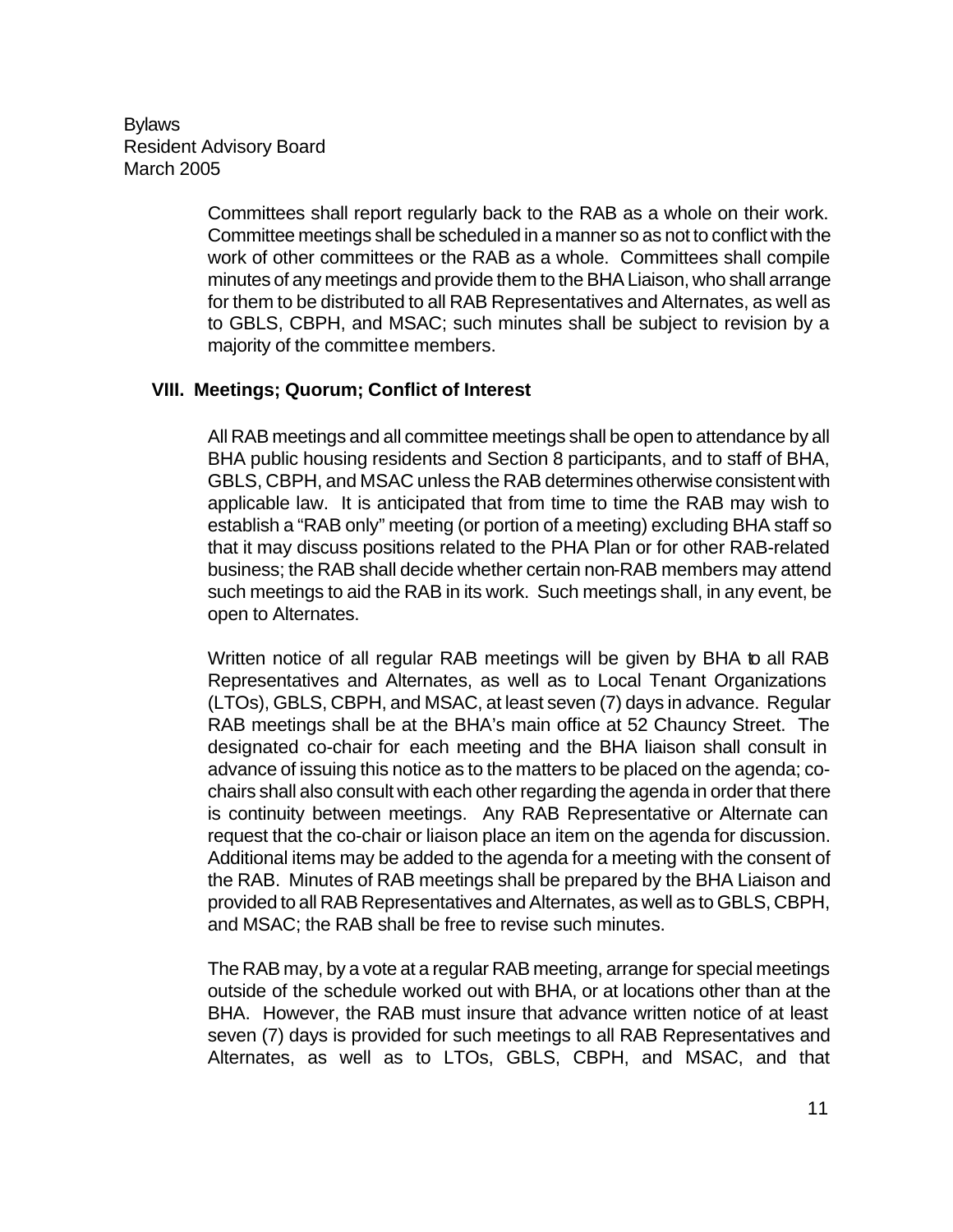> transportation arrangements are offered for RAB Representatives/Alternates to such special meetings. BHA will cooperate with any efforts to establish special meetings, including coordinating notice and transportation arrangements (i.e. taxi vouchers).

> The BHA will supply all RAB Representatives and Alternates (as well as GBLS, CBPH, and MSAC) with a list of the names, addresses, telephone numbers and (as applicable) e-mail addresses for all RAB Representatives and Alternates, as well as the BHA liaison and contact persons at GBLS, CBPH, and MSAC. This list shall not be utilized for any purposes other than official RAB business.

> Meetings shall be conducted in an orderly fashion, with persons recognized by the designated co-chair, and with procedural or other disputes resolved in a manner consistent with Roberts' Rules of Order in Attachment C (i.e., motions, seconds, friendly amendments, points of order, motions to table, motions to call the question, etc.) If the designated co-chair wishes to speak substantively to a particular matter, s/he should surrender the chair to another co-chair or individual selected by the RAB during such period. There shall be no personal attacks on RAB Representatives or Alternates, BHA staff, or those collaborating with the RAB; emotion is permitted (and expected, given the issues that may arise, and the diversity of viewpoints), but all individuals shall be treated with respect. The co-chair shall have the right to have persons who are disruptive to the orderly conduct of business removed from the meeting.

> A quorum for all RAB meetings shall be nine (9) RAB Representatives (including any voting Alternates). However, for the period from March, 2005 through the RAB elections occurring prior to June 1, 2006, a quorum for all RAB meetings shall be six (6) RAB Representatives (including any voting alternates). If a quorum is not present for a RAB meeting, the RAB is not able to take any binding votes. A quorum for a committee meeting shall be one third of a committee's members. If a Committee quorum is not present for a Committee meeting, the Committee is not able to take any binding votes. There shall be no voting by proxy at RAB meetings or RAB committee meetings.

> No RAB Representative or voting Alternate shall participate in the consideration of or vote on any matter in which the Representative/Alternate has (or in which any member of the Representative's/Alternate's immediate family has) a particular financial or other beneficial interest, including without limitation any contract or employment relationship. (Immediate Family is defined as mother,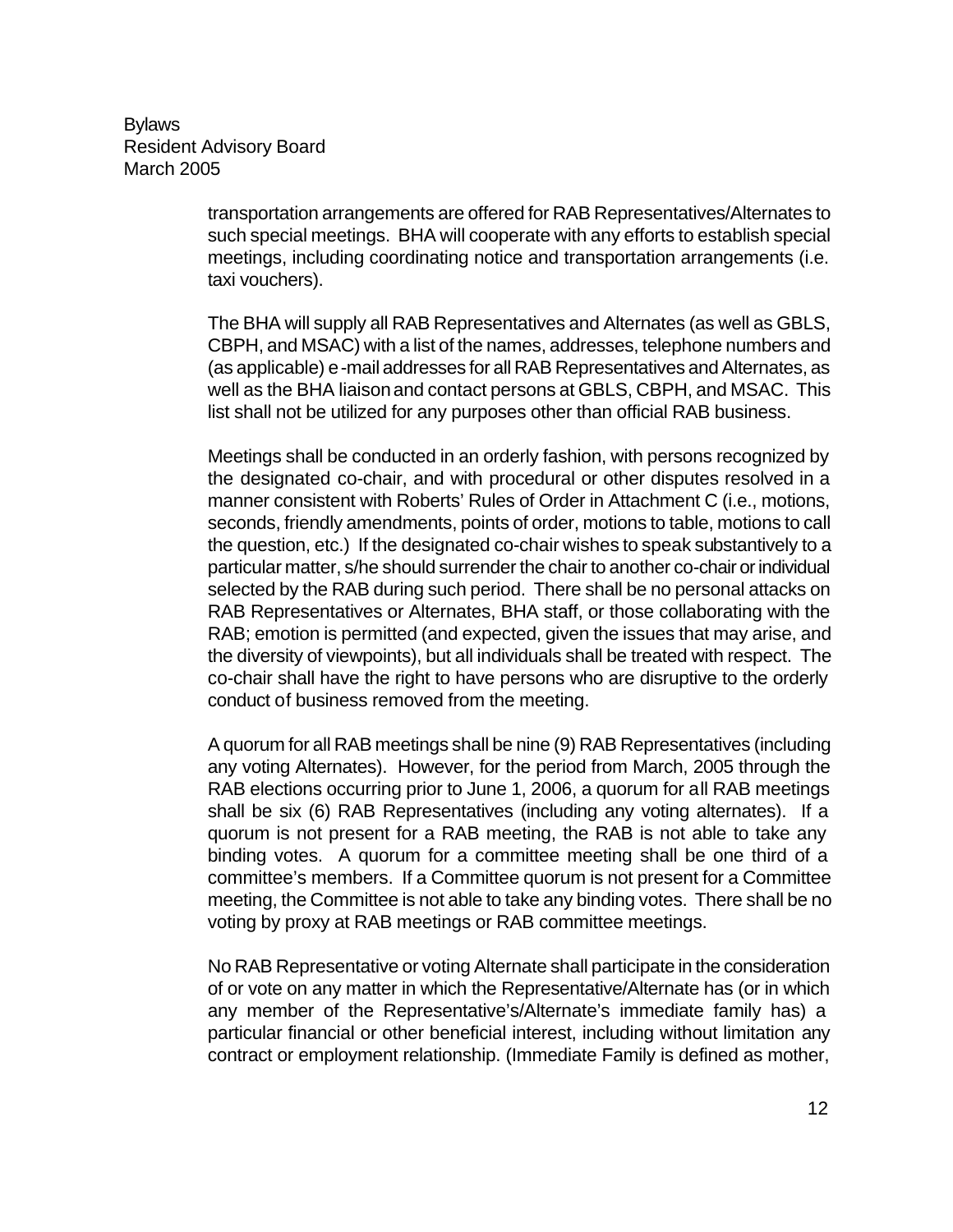> father, father-in-law, mother-in-law, spouse, children, brother, sister, son-in-law, daughter-in-law, or other relative who is a regular member of the RAB Member's or Alternate's household.) Any potential conflict shall be disclosed in advance to all RAB Representatives and Alternates participating in the meeting; in the event of any disagreement over whether such a conflict exists, a finding and binding determination shall be made by the majority of the disinterested RAB Representatives and voting Alternates present and voting at the meeting. It shall not be a conflict of interest, however, for RAB Representatives/Alternates to express views or vote on matters of general BHA policy that may be beneficial to public housing residents or Section 8 participants.

# **IX. Vacancies on the RAB; Filling Vacancies**

- A. Any RAB Representative who cannot attend a regular RAB meeting shall notify the BHA liaison and/or the co-chair for the meeting if s/he cannot attend, and indicate the "good cause" for such non-attendance. If it is not possible to give such notice in advance, such notice shall be given as soon as possible. The co-chairs shall notify the BHA liaison of any such contact, and the BHA liaison shall keep regular track of attendance and any such contact and notify the Secretary and the RAB periodically of attendance.
- B. If a RAB Representative has failed to attend three or more regular RAB meetings without stating "good cause" for non-attendance, the BHA liaison shall notify the Secretary and the RAB as a whole of this. The RAB shall arrange to give written notice to all such individuals that they are being removed from the RAB. Should any such individual believe that this action is not warranted (i.e., there was good cause for nonattendance or failure to notify the RAB), s/he may contact the RAB and petition to be restored to the RAB. The RAB shall decide what action to take on such a petition.
- C. A RAB Representative, Officer, or Alternate may be removed for just cause by a majority vote of all Representatives (and Alternates entitled to vote ) present at a RAB meeting that has a quorum. Just cause shall include, but not be limited to, failure to carry out the duties of the RAB Representative, Officer, or Alternate set out in these Bylaws, discrimination as discussed in Section I.D, fraud upon the organization, or taking action harmful to BHA tenants, BHA staff or those collaborating with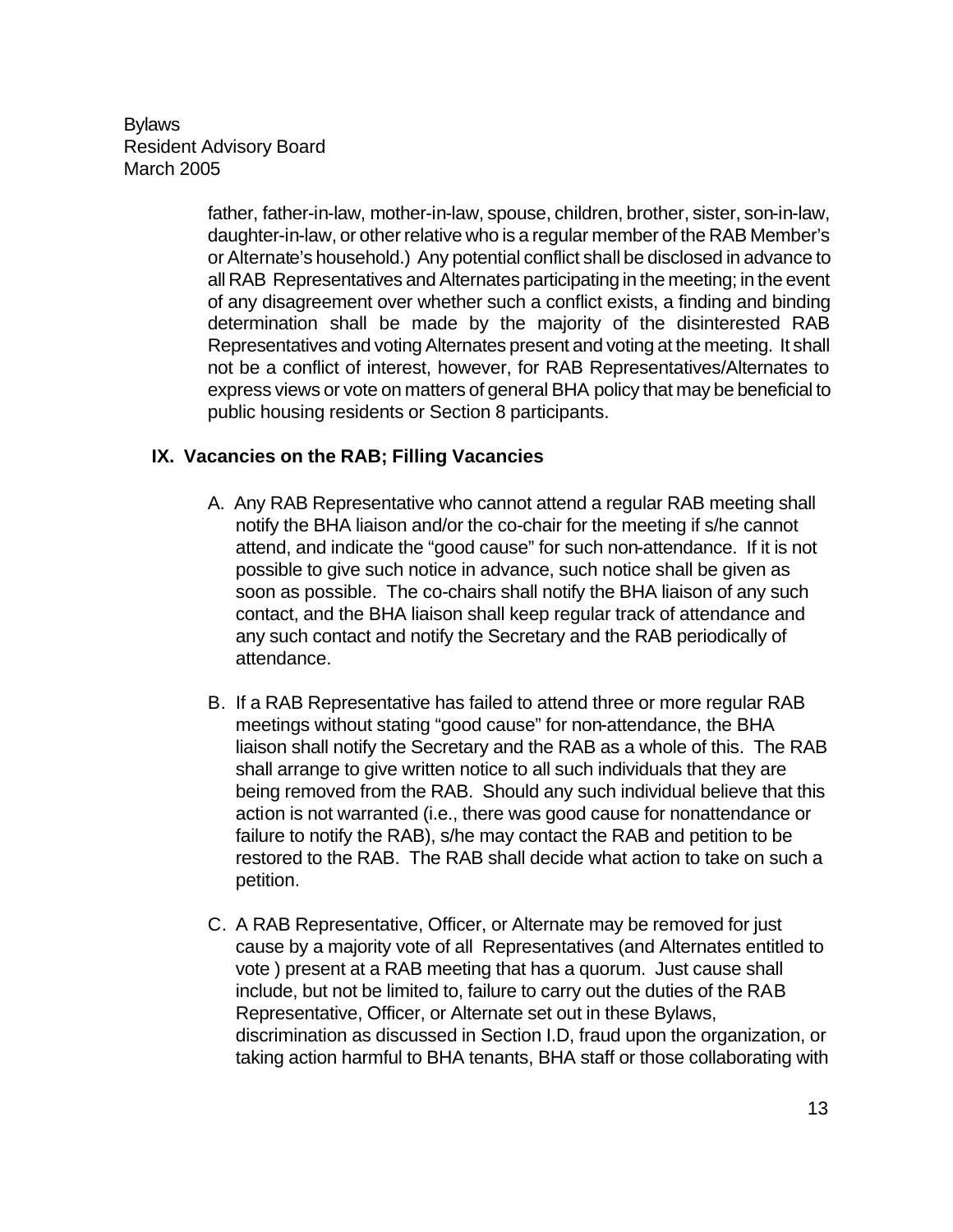the RAB. The RAB may, in its discretion, determine that it is appropriate to remove a RAB Representative from an Officer position, but not to remove the Representative from continued participation in the RAB. Prior to the membership vote, the affected individual shall be entitled to seven (7) days' notice of the planned action and the grounds for removal. The affected individual may, at least two (2) days prior to the membership meeting, request in writing to the co-chairs that he/she be granted an informal hearing on the charges. (If the affected member is a Co-chair, the request shall be directed to the Secretary as well as to any other Cochairs.) If such a request is received, the vote on removal shall be deferred, and the RAB shall convene a temporary committee to investigate the matter and grant the affected member an informal hearing. (The RAB may request involvement by third parties such as BHA, CBPH, MSAC, or GBLS with such a committee if it deems this appropriate.) The temporary committee shall report its findings back to the next general membership meeting that shall take appropriate action on the temporary committee's recommendations. The temporary committee shall not contain any members who are personally interested or biased as to the controversy involved, and shall be empowered to investigate and take testimony from anyone whose testimony is relevant in the matter.

- D. Any individual who finds that s/he is no longer able to serve as a RAB Representative or Alternate for any reason, or that s/he is no longer eligible to serve on the RAB because s/he no longer resides in a BHA public housing or Section 8 unit administered by the BHA, or has a conflict of interest, shall notify the RAB Secretary and the BHA liaison of this, and shall be removed from the RAB. Should it come to the RAB's or the BHA liaison's attention that an individual should have been disqualified under this section but did not notify the RAB, such individual shall be removed from the RAB once this is known, with written notice provided to such individual of this action. Should any such individual believe that this action is not warranted (i.e., disqualification is not required), s/he may contact the RAB and petition to be restored to the RAB. The RAB shall decide what action to take on such a petition.
- E. If the number of remaining participants for any of the three RAB constituencies is less then ten (10) (including any active Alternates who can replace Representatives who have left the RAB), then the RAB shall meet and decide whether: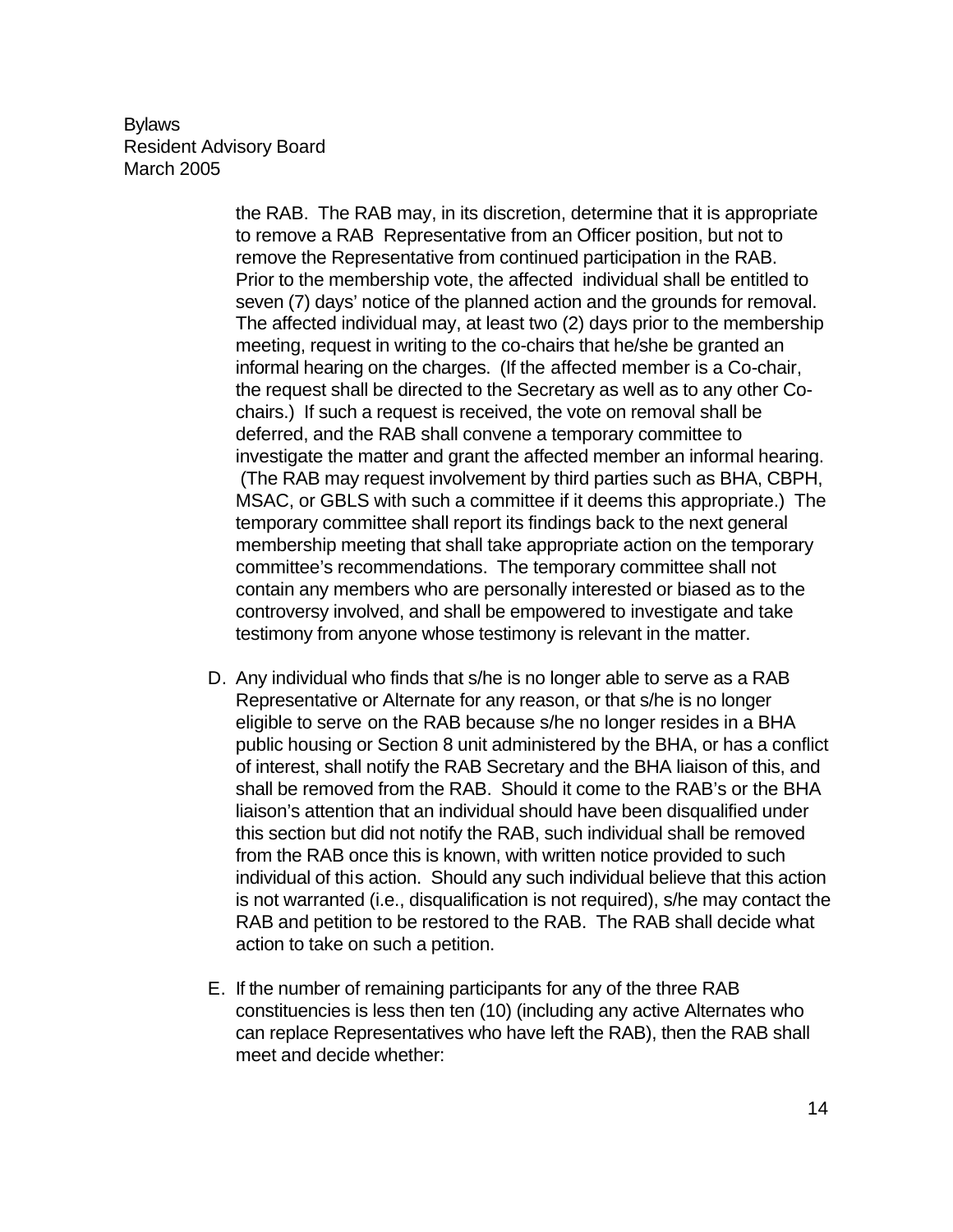> 1. To continue operating as a RAB with a reduced number for the remainder of its term; or

2. To hold a special election for the affected constituency, with notice to either LTOs or Section 8 participants (as applicable) to fill the vacancies (and any alternate slots determined appropriate) for the remainder of the term. Such special elections shall be carried out consistent with the provisions of Section II and III of these Bylaws.

Special elections shall be required, however, for all vacant positions not otherwise filled by Alternates if the number of active RAB members drops to a level that would make it likely that there would be no quorum.

# **X. Amendment of Bylaws**

- A. These Bylaws may be amended by a majority vote of the RAB Representatives (and Alternates entitled to vote); provided, however, there must be a quorum at such meeting and provided further, however, that written notice must be given to all RAB Representatives and Alternates, at least one week in advance, stating specifically the proposal to amend these Bylaws.
- B. Should federal law requirements for Resident Advisory Boards be changed such that these Bylaws are inconsistent with federal law, BHA shall notify the RAB of such changes and indicate what revisions to the Bylaws are required to bring the Bylaws into accordance with federal law.
- C. Should BHA public housing residents establish a city-wide residents organization in the future which would have the right to appoint RAB public housing representatives in accordance with federal law, these Bylaws shall be amended to reflect the change in which public housing tenant representatives are chosen.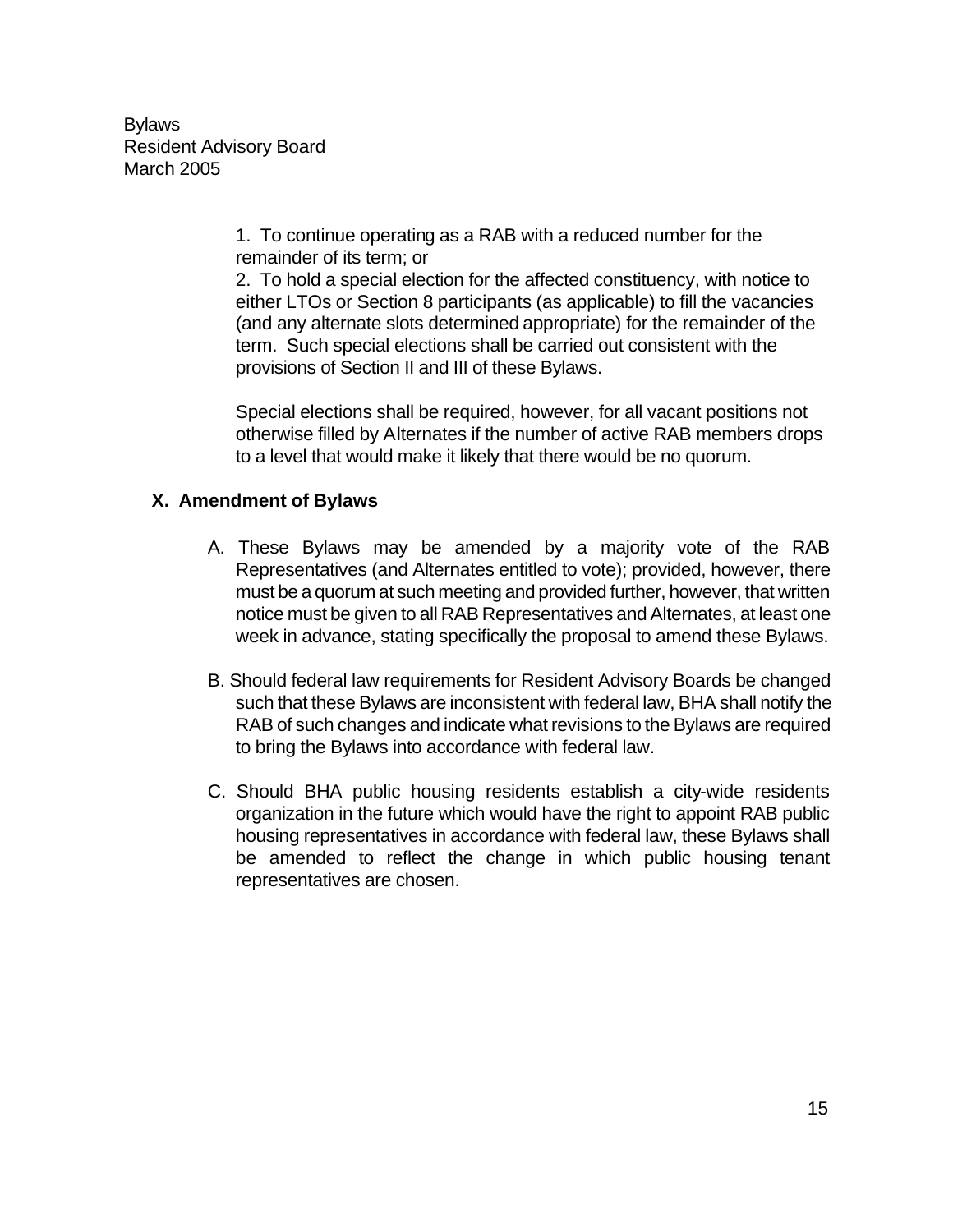# **Attachment A**

To: Committee for Boston Public Housing, Greater Boston Legal Services, Massachusetts Senior Action Council, Inc. and Boston Housing Authority representatives

From: Name

Re: Resident Advisory Board Election

The Local Tenant Organization Name authorizes Name and Name to represent the Development Name for the purpose of electing Public Housing Representatives to serve on the Resident Advisory Board.

Signed,

Name of Officer on LTO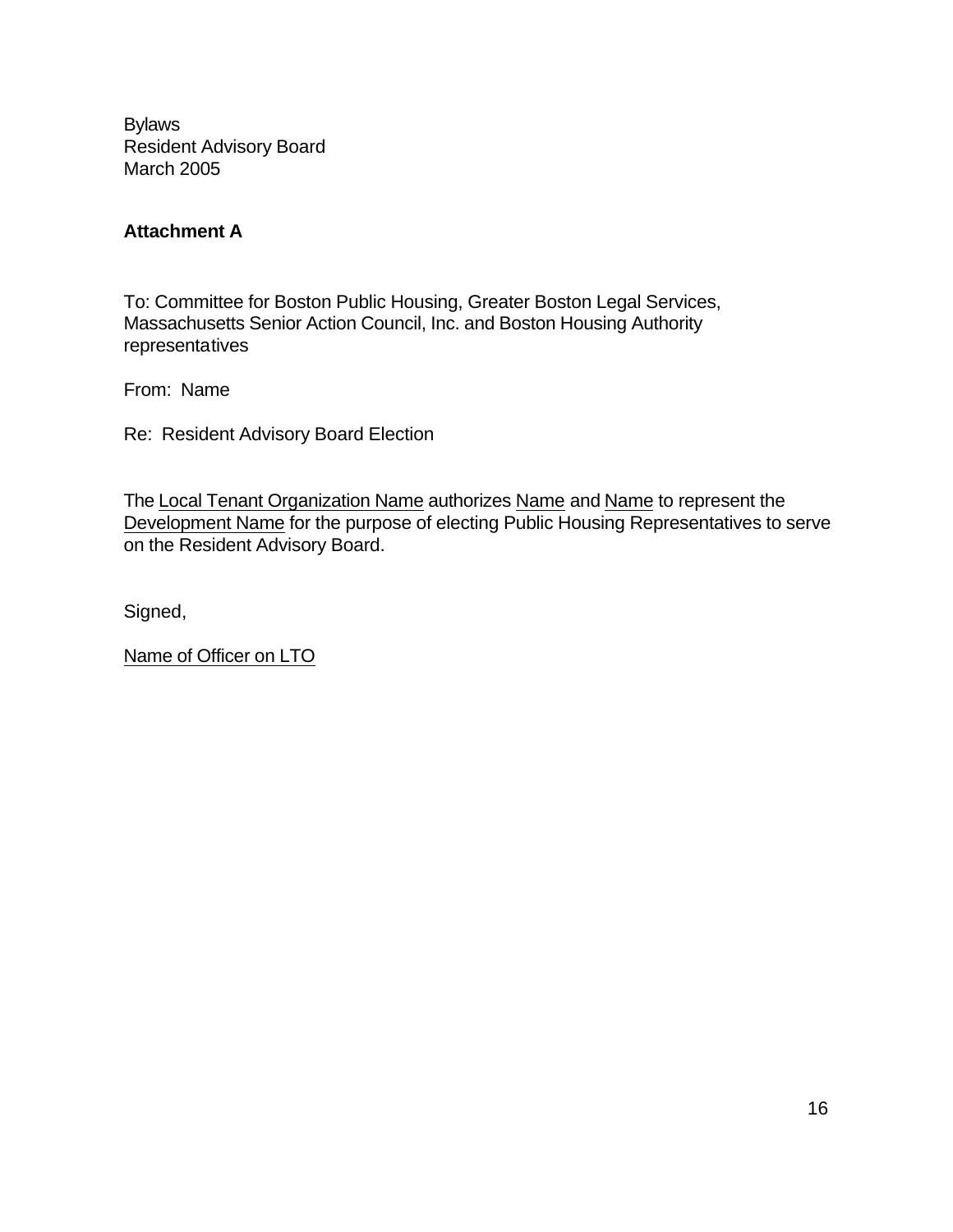# **Attachment B**

To: Committee for Boston Public Housing, Greater Boston Legal Services, Massachusetts Senior Action Council, Inc. and Boston Housing Authority representatives

From: Name

Re: Resident Advisory Board Election

I, name, agree to be nominated for election to the Resident Advisory Board, and if elected as a RAB Representative will fulfill all RAB Representative duties and responsibilities.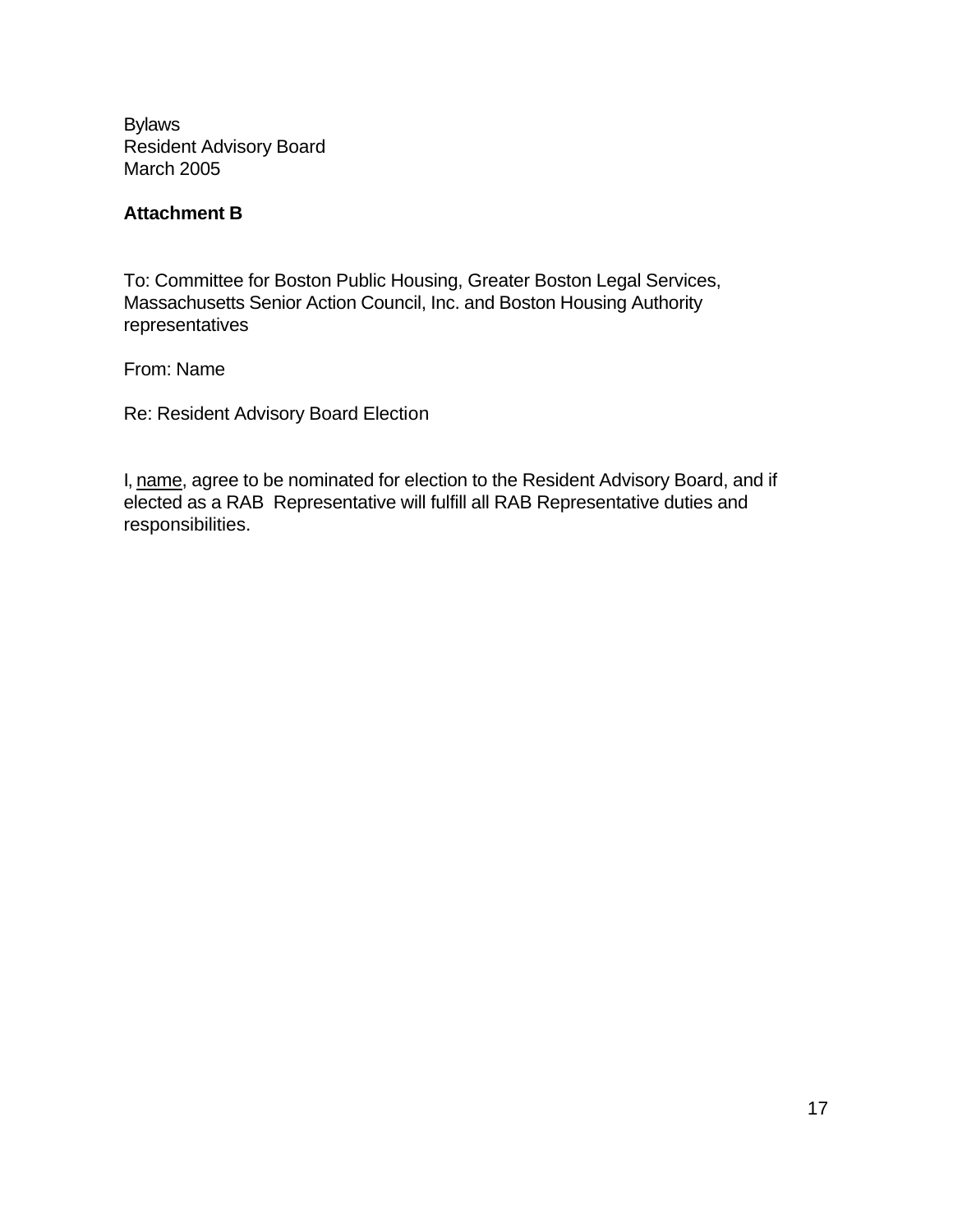# **Attachment C**

Roberts' Rules Made Simple

**Points** 

The following three points are always in order:

1. Point of Order: a question about process, or objection and suggestion of alternative process. May include a request for the facilitator to rule on process.

2. Point of Information: a request for information on a specific question, either about process or about the content of a motion. This is not a way to get the floor to say something you think people should know. People misusing points of information in this fashion will be defenestrated, or otherwise sanctioned forcefully.

3. Point of Personal Privilege: a comment addressing a personal need - a direct response to a comment defaming one's character, a plea to open the windows, etc.

## **Motions**

All motions must be seconded, and are adopted by a majority vote unless otherwise noted. All motions may be debated unless otherwise noted. Motions are in order of precedence: motions may be made only if no motion of equal or higher precedence is on the floor (i.e., don't do a number 5 (move to end debate) when the body is discussing a number 4 (move to suspend rules).

1. Motion to Adjourn: not debatable; goes to immediate majority vote.

2. Motion to Recess: not debatable. May be for a specific time.

3. Motion to Appeal the Facilitator's Decision: Not debatable; goes to immediate vote. Allows the body to overrule a decision made by the chair.

4. Motion to Suspend the Rules: suspends formal process for dealing with a specific question. Debatable; requires 2/3 vote.

5. Motion to End Debate and Vote or Call the Question: applies only to the motion on the